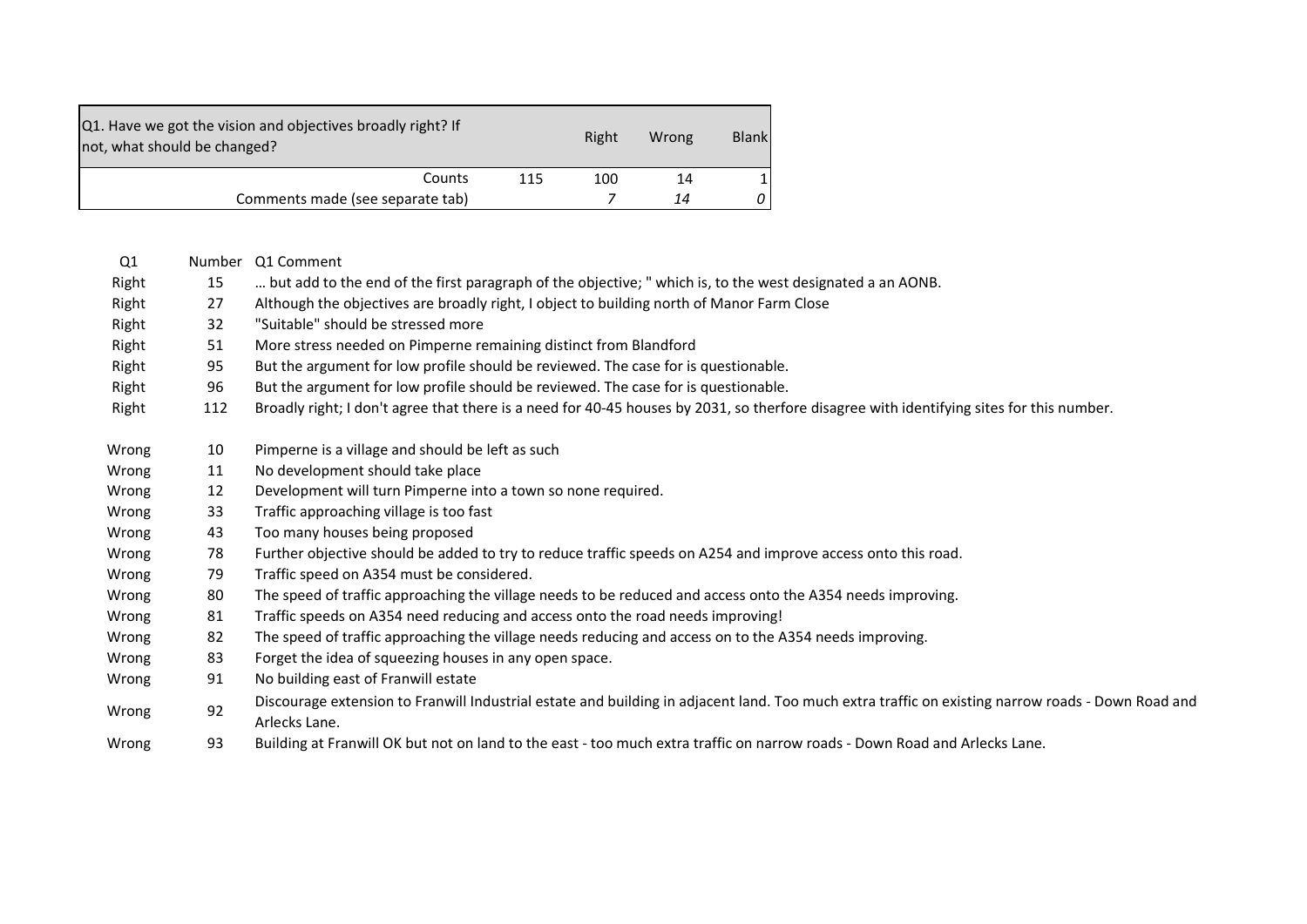| Q2. Do you agree with these general principles? If not, what<br>have we missed or got wrong? |     | Agree | <b>Disagree</b> | <b>Blank</b> |
|----------------------------------------------------------------------------------------------|-----|-------|-----------------|--------------|
| Counts                                                                                       | 115 | 98    |                 |              |
| Comments made (see separate tab)                                                             |     |       |                 |              |

## Qry\_details on individual Qs

| Q <sub>2</sub>  | Number | Q2 Comment                                                                                                                                                                                                  |
|-----------------|--------|-------------------------------------------------------------------------------------------------------------------------------------------------------------------------------------------------------------|
| Agree           |        | 15 In the first paragraph of the Landscape Character Policy replace "where" with "if".                                                                                                                      |
| Agree           |        | 38 But concerned by traffic on Church Road                                                                                                                                                                  |
| Agree           |        | 87 Agreed, but Church Road views being carefully considered goes against some options.                                                                                                                      |
| Agree           |        | 88 See attached                                                                                                                                                                                             |
| Agree           |        | 89 See attached                                                                                                                                                                                             |
| Agree           |        | 90 Yes but be mindful of the view from St. Peter's Close                                                                                                                                                    |
| Agree           |        | 110 See Appendix labeled 110                                                                                                                                                                                |
| Disagree        |        | 45 Lots of development North East of Church Road - why not more                                                                                                                                             |
| Disagree        |        | 54 Disagree, development on higher ground should not be dismissed as much of the village is on higher ground already                                                                                        |
| Disagree        | 61     | This relates to the last bullet point: while agreeing that space should be maintained the village and Letton space should be maintained between Letton<br>and Blandford as Letton is not part of Blandford. |
| <b>Disagree</b> |        | 83 Just about everything                                                                                                                                                                                    |
| Disagree        |        | 105 All woodlands must be protected. Street lighting and flood lights will not be permitted.                                                                                                                |
| Disagree        | 107    | Broadly agree but note that newer buildings already along Church Road have been well harmonised, proving it is possible and therefore less of a<br>concern.                                                 |
| Disagree        |        | 111 Broadly agree but seems over concerned about higher ground and extent of necessary distinction from other settlements.                                                                                  |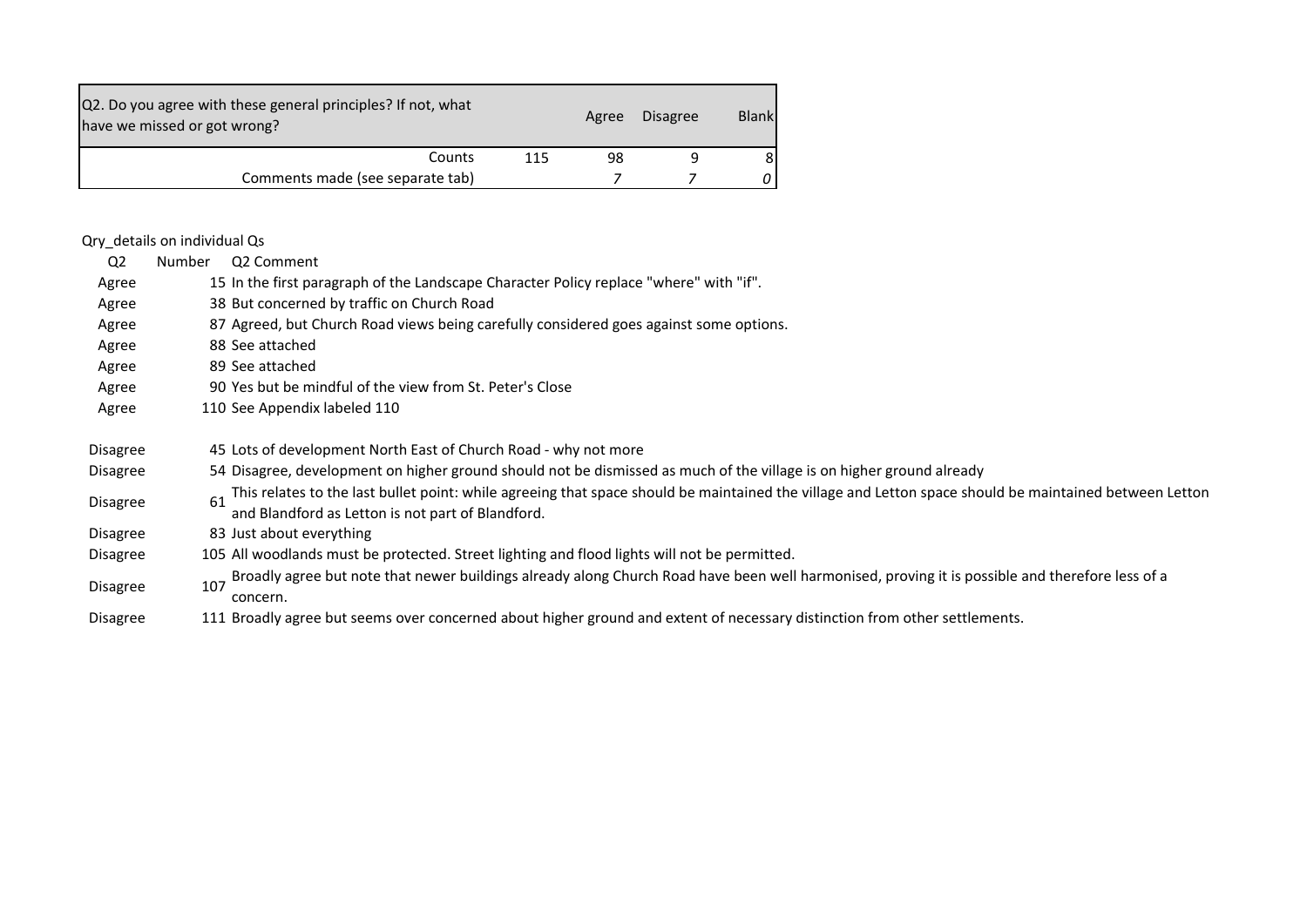| Q3. Do you agree that all these spaces need to be<br>protected? Tell us if we have missed any or got<br>anything wrong. |    | Yes | Nο | Blank |
|-------------------------------------------------------------------------------------------------------------------------|----|-----|----|-------|
| Counts                                                                                                                  | 97 | 11  |    |       |
| Comments made (see separate tab)                                                                                        | 15 |     | n  |       |

| Q <sub>3</sub> |                | Number Q3 Comment                                                                                                                                            |
|----------------|----------------|--------------------------------------------------------------------------------------------------------------------------------------------------------------|
| Yes            | $\overline{2}$ | A certain number of houses need to be built in Pimperne. The highlighted areas should share this expansion rather than concentrate on just one<br>area.      |
| Yes            | 4              | Why are the (private) grounds of the named properties highlighted - walls yes.                                                                               |
| Yes            | 29             | Ensure old school field remains                                                                                                                              |
| Yes            | 52             | Protected spaces; why include private gardens invisible to the public. In contrast, the open field north of Manor Farm is not protected.                     |
| Yes            | 53             | The field north of Manor farm should be assed to protected spaces                                                                                            |
| Yes            | 57             | The former school playing field could be landscaped; windy paths; trees. At present it is not really used.                                                   |
| Yes            | 61             | Green spaces around Letton (and Letton Close) should also be included.                                                                                       |
| Yes            | 62             | "Please don't forget Letton Close".                                                                                                                          |
| Yes            | 83             | "I have not made a survey of the village so can't comment".                                                                                                  |
| Yes            | 87             | Agreed, but seems like we are protecting the expensive houses and developing near normal people.                                                             |
| Yes            | 94             | The multiplay area and the playarea by the village hall.                                                                                                     |
| Yes            | 95             | But 1.5 stories would be out of character.                                                                                                                   |
| Yes            | 96             | But 1.5 stories would be out of character.                                                                                                                   |
| Yes            | 104            | Old school field could be developed without harming the village too much                                                                                     |
| Yes            | 110            | See Appendix labeled 110                                                                                                                                     |
| No             | $\mathbf{1}$   | Should private gardens be protected and therefore excluded as in-fill options.                                                                               |
| No             | 15             | Land between Fairfield and the Old Rectory should not be designated a green space. While keeping the listed wall and trees, it could be used for in<br>fill. |
| No             | 45             | Old school field could be developed and playing field moved to the Manor Park site                                                                           |
| No             | 46             | Old school field could be developed and playing field moved to the Manor Park site                                                                           |
| No             | 54             | Priory Sports field and pavilion should move to the old school field or next to the new school to encourage more people to use them.                         |
| No             | 88             | See attached                                                                                                                                                 |
| No.            | 89             | See attached                                                                                                                                                 |
| No             | 106            | Not sure why the Rectory and White Lodge areas are protected as 'local green space' as these are private with no local function.                             |
| No             | 107            | Surely the grounds of the Old Rectory etc are already protected through private ownership                                                                    |
| No.            | 108            | See Appendix labeled 108 and 109                                                                                                                             |
| No             | 109            | See Appendix labeled 108 and 109                                                                                                                             |
|                |                |                                                                                                                                                              |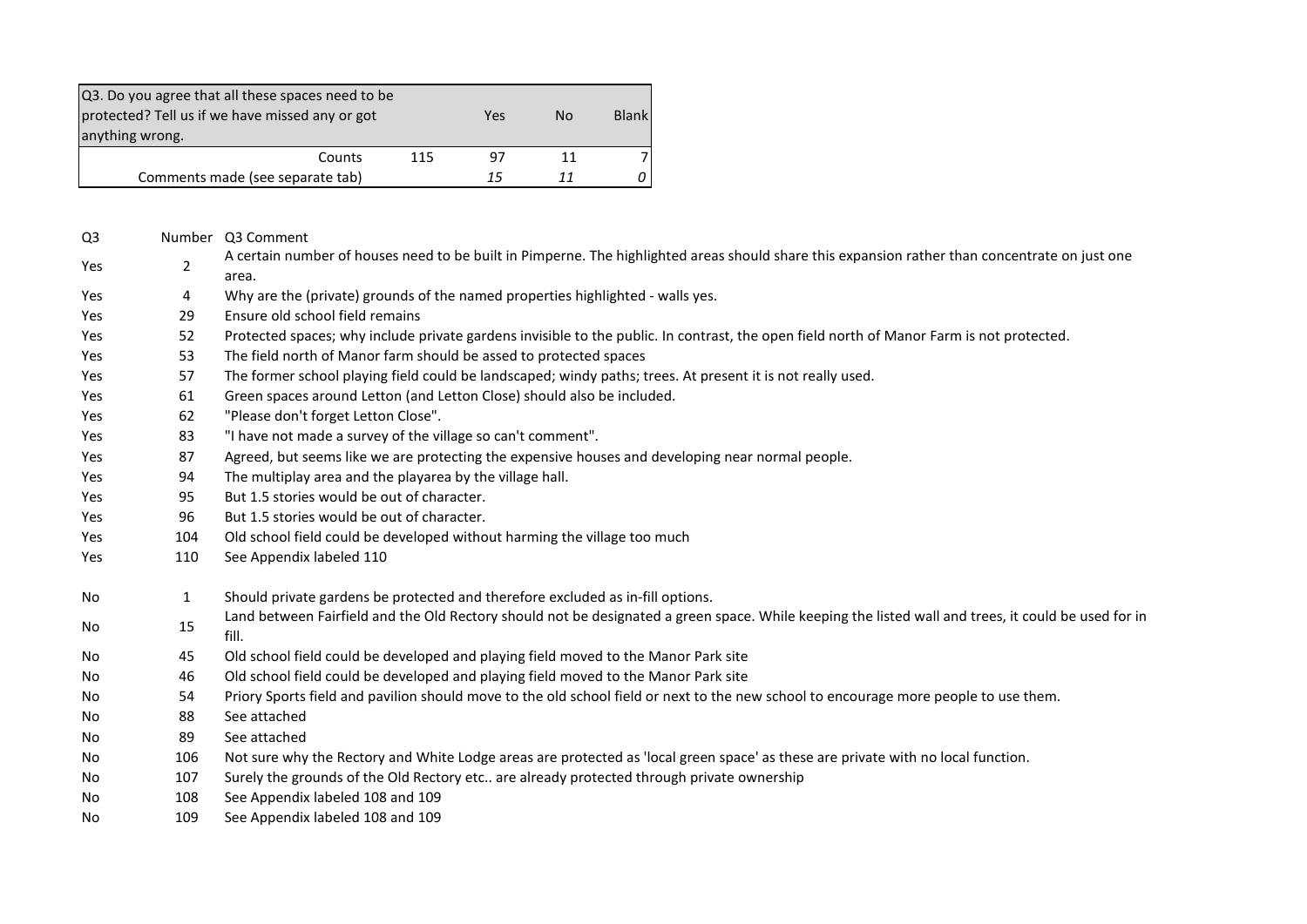| Q4. Have we highlighted the most important buildings<br>and features? Tell what we may have missed or got<br>wrong. |    | Yes | <b>No</b> | <b>Blank</b> |  |  |  |  |
|---------------------------------------------------------------------------------------------------------------------|----|-----|-----------|--------------|--|--|--|--|
| Counts                                                                                                              | 95 | 12  |           |              |  |  |  |  |
| Comments made (see separate tab)<br>11                                                                              |    |     |           |              |  |  |  |  |

| Q4           | Number | Q4 Comment                                                                                                                                                                                                   |
|--------------|--------|--------------------------------------------------------------------------------------------------------------------------------------------------------------------------------------------------------------|
| Yes          | 22     | Page 12 mentions new primary school but not the Village Hall                                                                                                                                                 |
| Yes          | 23     | Should include the row of cottages on Anvil Road                                                                                                                                                             |
| Yes          | 30     | Has Stud House been missed                                                                                                                                                                                   |
| Yes          | 35     | St Peters Close- first significant post war development                                                                                                                                                      |
| <b>Yes</b>   | 50     | The site of the Old Forge, off Salisbury Road                                                                                                                                                                |
| Yes          | 64     | Yes but, the Farquharson Arms and the Methodist Church do not merit saving. Both would give additional land for residential development.                                                                     |
| Yes          | 66     | Do not agree the Farquharson Arms and the Methodist Chapel are of particular significance.                                                                                                                   |
| Yes          | 102    | Occasional thatched style, too.                                                                                                                                                                              |
| Yes          | 104    | I have in my possession documents showing the Portman Estate at the time of the auction and can willingly lend these.                                                                                        |
| Yes          | 114    | The listed boundary wall (White Lodge) Down Road                                                                                                                                                             |
| Yes          | 115    | The listed boundary wall (White Lodge) Down Road                                                                                                                                                             |
| No           | 15     | Numbers 23 & 24 Church Road do not justify and special consideration. The site could be used for affordable homes.                                                                                           |
| No           | 38     | Missed the Brown House on Church Road, 200 years old                                                                                                                                                         |
| No           | 43     | Object to the wording "Gentry Houses".                                                                                                                                                                       |
| No           | 44     | Some of the housing on Church Road does not justify any special consideration                                                                                                                                |
| No           | 88     | See Appendix labeled 88 and 89                                                                                                                                                                               |
| No           | 89     | See Appendix labeled 88 and 89                                                                                                                                                                               |
| No           | 94     | 1. Outbuildings of the Farquharson Arms. 2. Victorian stable block behind Berkeley House. 3. The wall behind Berkeley House which is the same as that around<br>White Lodge. 4. The barn at Fairfield House. |
| No           | 106    | Arlecks Lane and Down Road have special features e.g. the wall and small village appeal.                                                                                                                     |
| No           | 107    | Broadly agree, but don't consider the Portman Estate buildings to have particular aesthetic merit.                                                                                                           |
| No           | 108    | See Appendix labeled 108 and 109                                                                                                                                                                             |
| No           | 109    | See Appendix labeled 108 and 109<br>The list is good but architecyural and historic merit are weak on some buildings relative to practical merit e.g. the shop and its impact on the "community"             |
| No           | 111    | feel it propragetes.                                                                                                                                                                                         |
| <b>Blank</b> | 83     | "I have not made a survey of the village so can't comment."                                                                                                                                                  |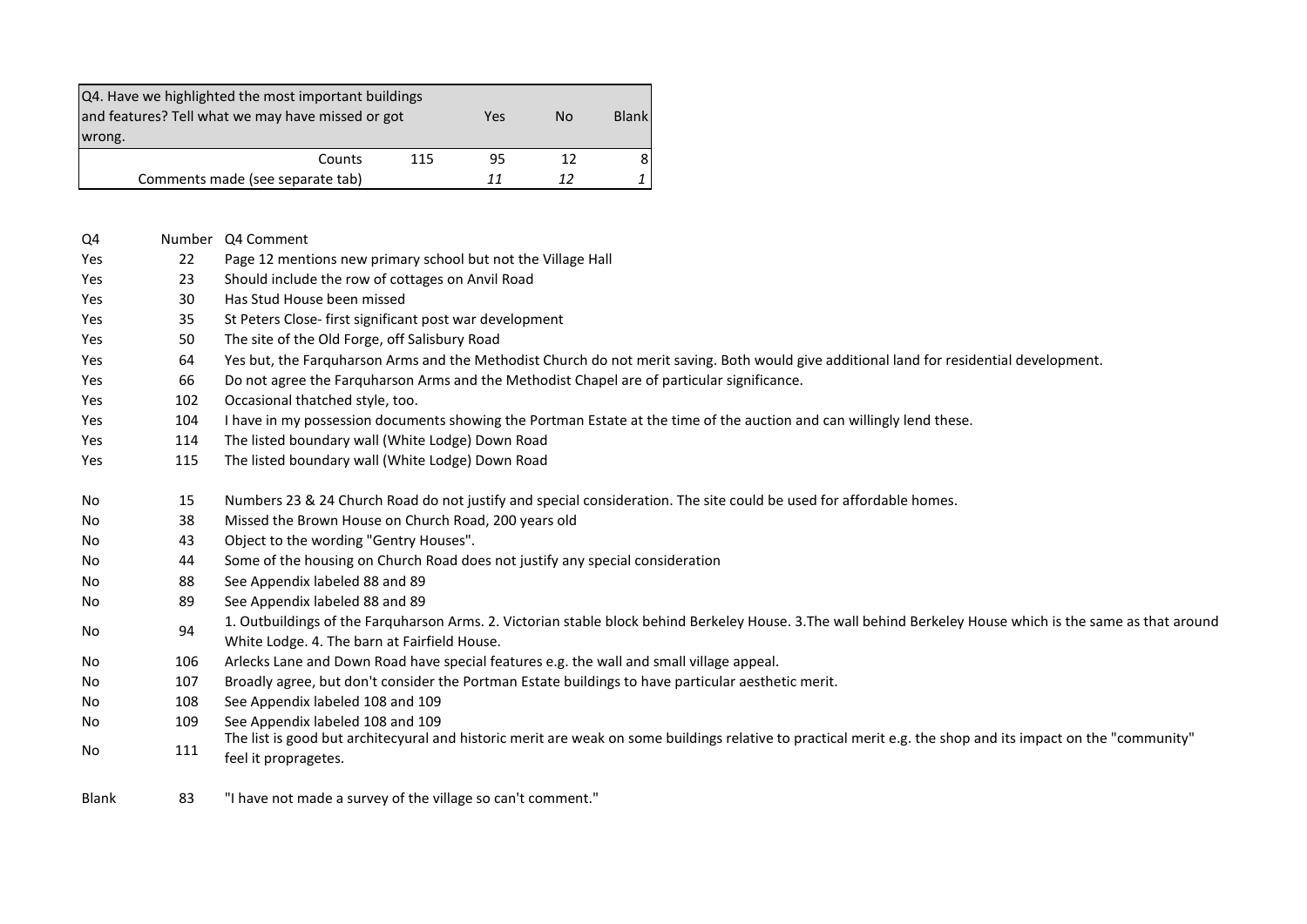| Q5. Do you agree with the design criteria? If not, what have we<br>missed or got wrong? |     |    | Agree Disagree | <b>Blank</b> |
|-----------------------------------------------------------------------------------------|-----|----|----------------|--------------|
| Counts                                                                                  | 115 | 93 | 10             | 12 I         |
| Comments made (see separate tab)                                                        |     |    | 10             |              |

- Number Q5 Q5 Comment
- Agree A TPO should be made on the Sycamore tree in Manor Farm Close.
- Agree Yes, but with starter homes.
- Agree 1.5 story houses would be out of character
- Agree 1.5 story houses would be out of character
- Agree Occasional thatched style. Tile tops on walls.

## Disagree Ash Tree is causing concern at No1 Berkeley Road. TV reception impacted, roots in garden prevent digging and there are over

- hanging branches.
- Disagree You have missed the understanding of a basic small village environment.
- Disagree See Appendix labeled 88 and 89
- Disagree See Appendix labeled 88 and 89
- Disagree Most houses in the village are "Flint and Brick". Houses should be no more than 2 storey including "Gentry Houses"
- Disagree Broadly agree, but can't farm buildings be adopted for domestic as well as business needs.
- Disagree See Appendix labeled 108 and 109
- Disagree See Appendix labeled 108 and 109
- Disagree See Appendix labeled 110
- Disagree Totally disagree. Far too mmany specifications being dictated, trying to create pastiche architecture.
- Blank Blank because answer depends on reappraisal of the conservation area. TPOs are important
- Blank A variety of styles is good but this should include non-traditional as well as traditional i.e. as in Manor Farm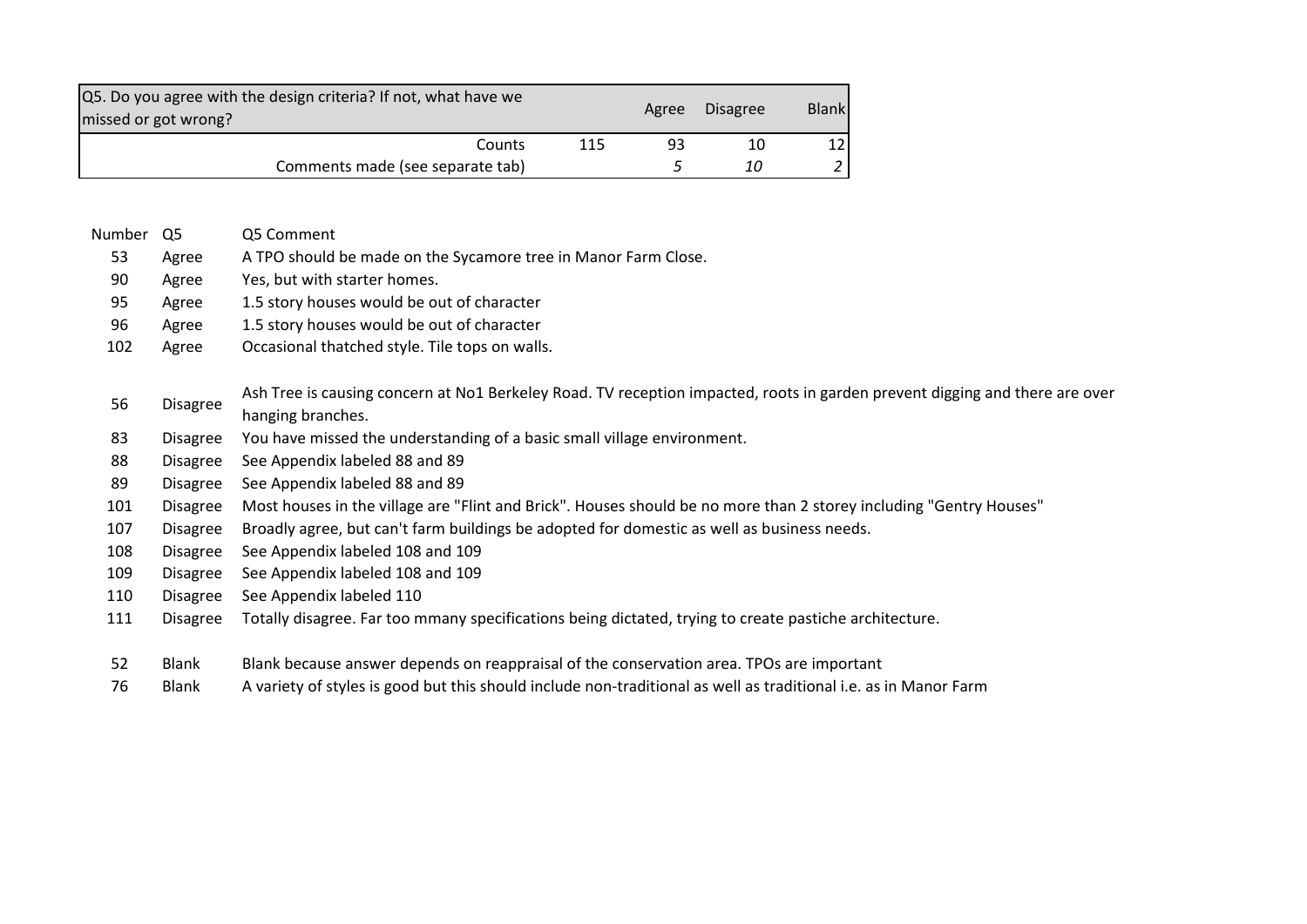|                 |                | Q6. Do you agree with the housing policy? If not, what<br><b>Blank</b><br>Disagree<br>Agree<br>specific housing needs have we missed or got wrong?                                                                                                           |
|-----------------|----------------|--------------------------------------------------------------------------------------------------------------------------------------------------------------------------------------------------------------------------------------------------------------|
|                 |                | 12<br>Counts<br>115<br>80<br>23                                                                                                                                                                                                                              |
|                 |                | 5<br>Comments made (see separate tab)<br>19<br>$\overline{a}$                                                                                                                                                                                                |
|                 |                |                                                                                                                                                                                                                                                              |
| Q6              |                | Number Q6 Comment                                                                                                                                                                                                                                            |
| Agree           | 35             | Under occupation of housing                                                                                                                                                                                                                                  |
| Agree           | 45             | but could not the 45 proposed homes be spread across the 3 sites.                                                                                                                                                                                            |
| Agree           | 46             | spread the 45 houses over the three sites                                                                                                                                                                                                                    |
| Agree           | 87             | Starter homes should be the solution.                                                                                                                                                                                                                        |
| Agree           | 102            | Development at and between Letton should be specifically avoided to maintain an independent village.                                                                                                                                                         |
| <b>Disagree</b> | $\overline{2}$ | What is the requirement. Are the houses to be built on the old school site included in the quota.                                                                                                                                                            |
| Disagree        | 9              | individual houses; nor 2 bedroom houses                                                                                                                                                                                                                      |
| Disagree        | 10             | Only brownfield sites to be used                                                                                                                                                                                                                             |
| <b>Disagree</b> | 12             | Brownfield development only                                                                                                                                                                                                                                  |
| Disagree        | 15             | Local plan policies 2.53, 3.38 & 3.39 suggests development in villages should be to meet local and essential needs only.                                                                                                                                     |
| Disagree        | 21             | Build on all three sites rather than one.                                                                                                                                                                                                                    |
| <b>Disagree</b> | 39             | Some sites are not suitable for affordable family homes                                                                                                                                                                                                      |
| Disagree        | 43             | "We did not buy our house to have 40 houses built in green field / agricultural land                                                                                                                                                                         |
| Disagree        | 54             | Building development houses in one site in the village is not correct                                                                                                                                                                                        |
| <b>Disagree</b> | 83             | There is no local need for a housing policy in Pimperne                                                                                                                                                                                                      |
| Disagree        | 88             | Where did you get your statics? See attached                                                                                                                                                                                                                 |
| Disagree        | 89             | Where did you get your statics? See attached                                                                                                                                                                                                                 |
| Disagree        | 91             | Building on land east of Franwill Industrial estate will cause too much traffic on existing narrow roads - Down Road and Arlecks Lane.                                                                                                                       |
| Disagree        | 92             | Too much extra traffic on narrow roads.                                                                                                                                                                                                                      |
| Disagree        | 93             | Building at Franwill OK but not on land to the east - too much extra traffic on narrow roads - Down Road and Arlecks Lane.                                                                                                                                   |
| Disagree        | 107            | Measures to cross the A354 are needed.                                                                                                                                                                                                                       |
| Disagree        | 110            | See Appendix labeled 110                                                                                                                                                                                                                                     |
| Disagree        | 111            | It is not difficult to create a safe crossing of the A354 - development east is equally viable and has traffic advantages.                                                                                                                                   |
| Disagree        | 112            | Disagree the need need for so many houses; Pimpernes plan should reflect what is needed and not a pro-rating foistered on us by someone else. I<br>strongly disagree with the statement on on page 20; "However, this falls short well short  No local need. |
| Blank           | 44             | What housing need is specific to local needs?                                                                                                                                                                                                                |
| Blank           | 113            | Not sure                                                                                                                                                                                                                                                     |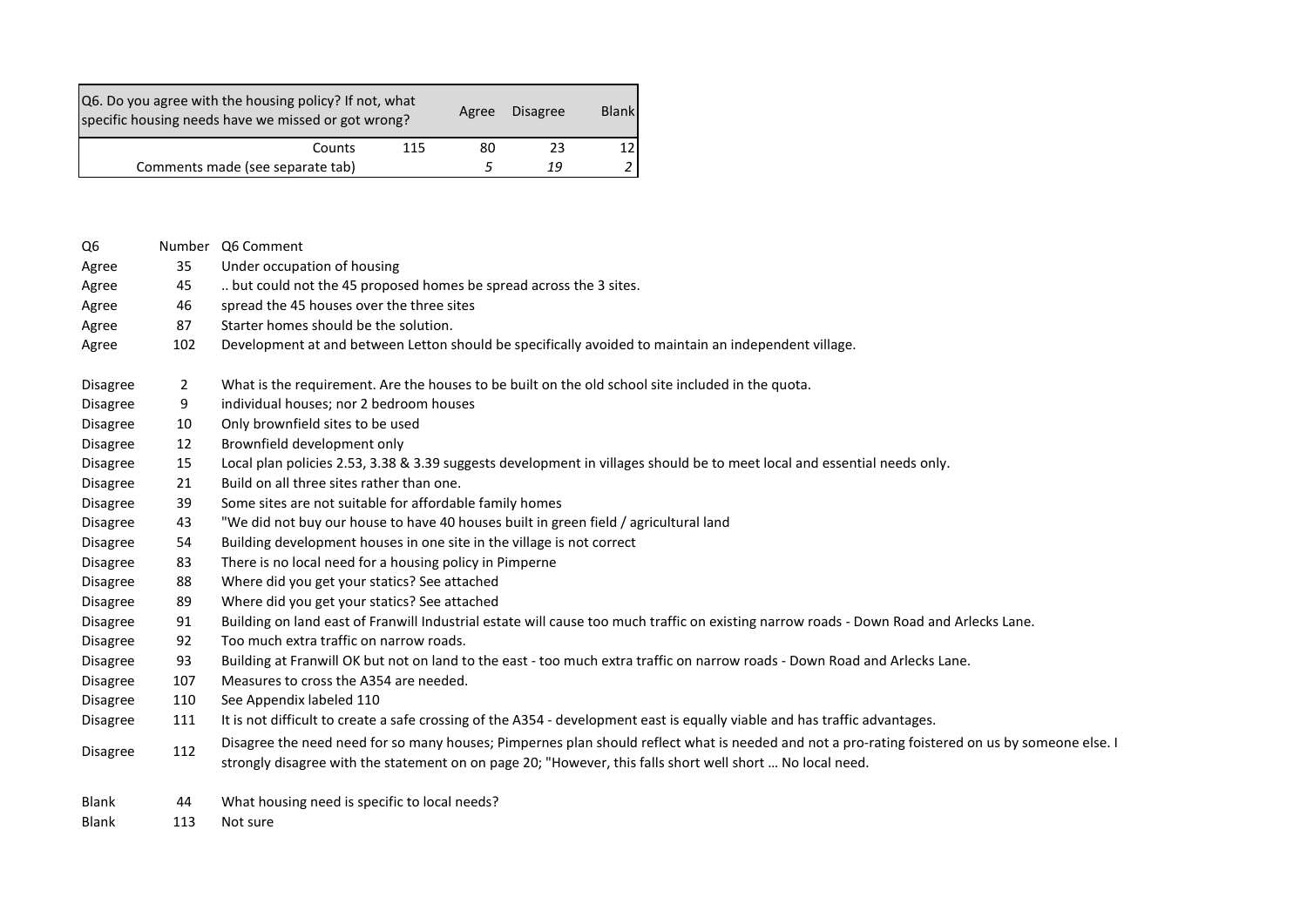|                 |     | Q7. Do you agree with the employment policy? If not,                                       |     |       | <b>Disagree</b> | <b>Blank</b>   |                                                                                                                         |
|-----------------|-----|--------------------------------------------------------------------------------------------|-----|-------|-----------------|----------------|-------------------------------------------------------------------------------------------------------------------------|
|                 |     | what issues have we missed or got wrong?                                                   |     | Agree |                 |                |                                                                                                                         |
|                 |     | Counts                                                                                     | 115 | 83    | 18              | 14             |                                                                                                                         |
|                 |     | Comments made (see separate tab)                                                           |     | 4     | 13              | $\overline{a}$ |                                                                                                                         |
|                 |     |                                                                                            |     |       |                 |                |                                                                                                                         |
| Q7              |     | Number Q7 Comment                                                                          |     |       |                 |                |                                                                                                                         |
|                 |     |                                                                                            |     |       |                 |                |                                                                                                                         |
| Agree           | 20  | Survey indicates there is no need for more employment                                      |     |       |                 |                |                                                                                                                         |
| Agree           | 35  | The development of family properties has enhanced the village as has the Gym               |     |       |                 |                |                                                                                                                         |
| Agree           | 64  | Move Franwill units to the Taymix site and include Franwill in any residential development |     |       |                 |                |                                                                                                                         |
| Agree           | 102 |                                                                                            |     |       |                 |                | Development at and between Letton should be specifically avoided to maintain an independent village.                    |
| <b>Disagree</b> | 9   | Development of Franwill will increase traffic                                              |     |       |                 |                |                                                                                                                         |
| <b>Disagree</b> | 10  | Pimperne is a village so why do we need employment opportunities                           |     |       |                 |                |                                                                                                                         |
| <b>Disagree</b> | 12  | No employment development needed                                                           |     |       |                 |                |                                                                                                                         |
| <b>Disagree</b> | 19  | Survey indicates no need for more employment                                               |     |       |                 |                |                                                                                                                         |
| <b>Disagree</b> | 21  | Do not agree Pimperne is a 'working' village                                               |     |       |                 |                |                                                                                                                         |
| <b>Disagree</b> | 60  | Discourage Taymix "expansion". No infill between the village and Letton Park.              |     |       |                 |                |                                                                                                                         |
| <b>Disagree</b> | 83  | the idea of being able to provide more employment land                                     |     |       |                 |                |                                                                                                                         |
| <b>Disagree</b> | 84  |                                                                                            |     |       |                 |                | Page 17: "unlikely to cause harm to living conditions". Can you replace "unlikely" with "will not".                     |
| <b>Disagree</b> | 88  | See Appendix labeled 88 and 89                                                             |     |       |                 |                |                                                                                                                         |
| <b>Disagree</b> | 89  | See Appendix labeled 88 and 89                                                             |     |       |                 |                |                                                                                                                         |
| <b>Disagree</b> | 105 | problem on Church and Down Roads                                                           |     |       |                 |                | Wrong to say unlikely to cause an impact on residents. Franwill industrial estate already produces noise. Speeding is a |
| <b>Disagree</b> | 106 | Would like to see more concrete wording e.g. "Will not" cause harm to living conditions.   |     |       |                 |                |                                                                                                                         |
| <b>Disagree</b> | 110 | See Appendix labeled 110                                                                   |     |       |                 |                |                                                                                                                         |
| <b>Blank</b>    | 3   | Too much employment may increase the need for more housing                                 |     |       |                 |                |                                                                                                                         |
|                 |     |                                                                                            |     |       |                 |                |                                                                                                                         |

Blank 66 Scope for locating all employment development south of the A354 should be explored.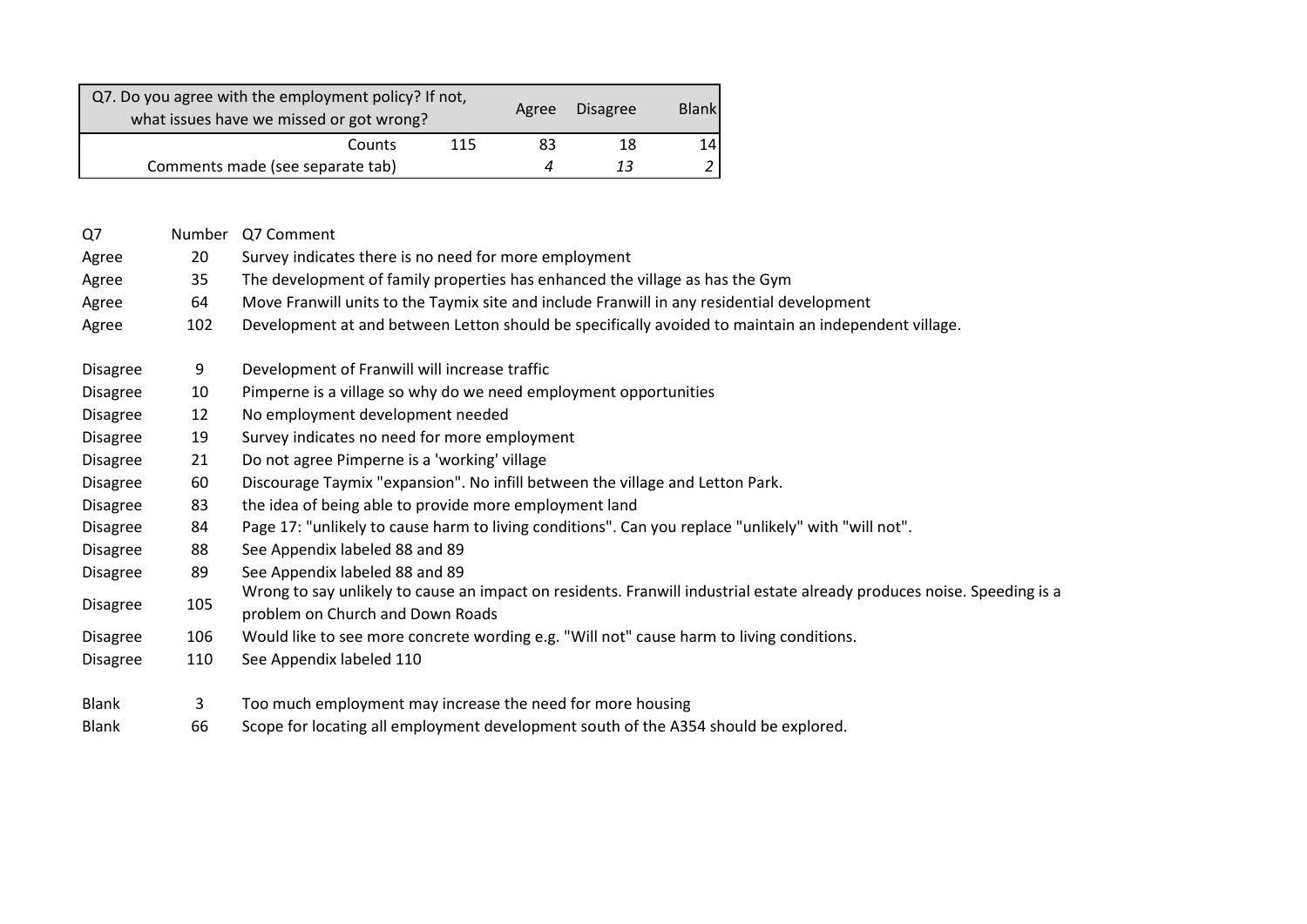| Q8. Do you agree with the community facilities policy? If<br>not, what do we need to change? |        |                                                                                             |     | Agree | <b>Disagree</b> | <b>Blank</b> |                                                                                                                            |
|----------------------------------------------------------------------------------------------|--------|---------------------------------------------------------------------------------------------|-----|-------|-----------------|--------------|----------------------------------------------------------------------------------------------------------------------------|
|                                                                                              |        | Counts                                                                                      | 115 | 88    | 8               | 19           |                                                                                                                            |
|                                                                                              |        | Comments made (see separate tab)                                                            |     | 5     | 7               | 1            |                                                                                                                            |
|                                                                                              |        |                                                                                             |     |       |                 |              |                                                                                                                            |
| Q8                                                                                           | Number | Q8 Comment                                                                                  |     |       |                 |              |                                                                                                                            |
| Agree                                                                                        | 59     | Can Pimperne have a health care clinic. Blandford's are overcrowded                         |     |       |                 |              |                                                                                                                            |
| Agree                                                                                        | 107    | N.B. Preserving the Shop and Post office in the face of impending sale is vital.            |     |       |                 |              |                                                                                                                            |
| Agree                                                                                        | 110    | See Appendix labeled 110                                                                    |     |       |                 |              |                                                                                                                            |
| Agree                                                                                        | 111    | The shop and its open yard are vital.                                                       |     |       |                 |              |                                                                                                                            |
| Agree                                                                                        | 112    | But, the village stream is not mentioned as a facility.                                     |     |       |                 |              |                                                                                                                            |
| <b>Disagree</b>                                                                              | 54     | use them and free up that site for housing or allotments.                                   |     |       |                 |              | Priory Sports field and pavilion should move to the old school field or next to the new school to encourage more people to |
| Disagree                                                                                     | 83     | For the size of Pimperne community facilities are sufficient.                               |     |       |                 |              |                                                                                                                            |
| Disagree                                                                                     | 91     | Youth facilities are non existent, even in Blandford. Transport links need to be addressed. |     |       |                 |              |                                                                                                                            |
| <b>Disagree</b>                                                                              | 92     | Youth facilities are non existent, even in Blandford. Transport links need to be addressed. |     |       |                 |              |                                                                                                                            |
| <b>Disagree</b>                                                                              | 93     | Youth facilities are non existent. Transport links to adjacent towns need to be addressed.  |     |       |                 |              |                                                                                                                            |
| <b>Disagree</b>                                                                              | 106    | Transport links to other towns e.g. bus.                                                    |     |       |                 |              |                                                                                                                            |
|                                                                                              |        |                                                                                             |     |       |                 |              | No need for further allotments as there are already some at Letton. No mention of the expanding gym at Stud Farm /         |
| <b>Disagree</b>                                                                              | 113    | Westleigh Farmhouse.                                                                        |     |       |                 |              |                                                                                                                            |
| Blank                                                                                        | 97     | How will space be found for allotments, Pre-school and housing.                             |     |       |                 |              |                                                                                                                            |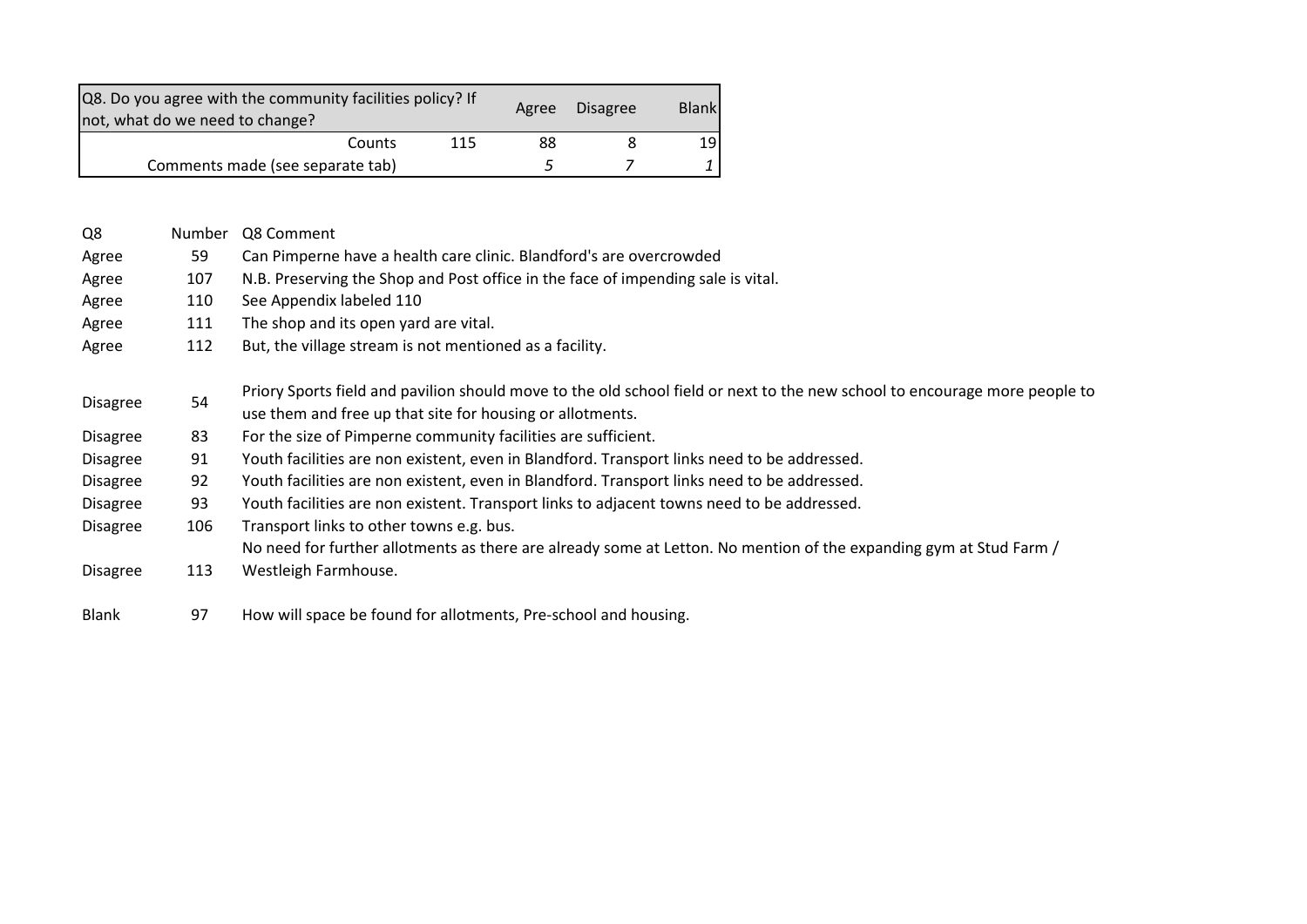|                 | missed or got wrong? | development, do you agree with the issues that need to be addressed<br><b>Disagree</b><br><b>Blank</b><br>Agree<br>(as set out in the overall conclusions)? If not, what issues have we |
|-----------------|----------------------|-----------------------------------------------------------------------------------------------------------------------------------------------------------------------------------------|
|                 |                      | 115<br>64<br>36<br>15<br>Counts                                                                                                                                                         |
|                 |                      | 5<br>32<br>3<br>Comments made (see separate tab)                                                                                                                                        |
| Q10             |                      | Number Q10 Comment                                                                                                                                                                      |
| Agree           | 23                   | Good site for allotments, safe path to the school.                                                                                                                                      |
| Agree           | 30                   | See Petition                                                                                                                                                                            |
| Agree           | 35                   | Welcome future access route to the school and village hall                                                                                                                              |
| Agree           | 55                   | See Petition                                                                                                                                                                            |
| Agree           | 59                   | Good access is an issue.                                                                                                                                                                |
| Disagree        | $\mathbf{1}$         | Development at Franwill requires full width roads allowing two way traffic an complete footpaths.                                                                                       |
| Disagree        | 3                    | Increased traffic on Down Road                                                                                                                                                          |
| Disagree        | $\overline{4}$       | See attached sheet                                                                                                                                                                      |
| <b>Disagree</b> | 6                    | Insufficient consideration to possible traffic problems                                                                                                                                 |
| <b>Disagree</b> | 9                    | Need access road to the school- not by Down Road or Arlecks Lane                                                                                                                        |
| Disagree        | 26                   | Don't see why the normal planning process is not used                                                                                                                                   |
| Disagree        | 32                   | Arlecks Lane and Down Road are too narrow                                                                                                                                               |
| Disagree        | 36                   | Traffic Arlecks and Down Road                                                                                                                                                           |
| Disagree        | 37                   | Not suitable                                                                                                                                                                            |
| Disagree        | 39                   | Traffic                                                                                                                                                                                 |
| Disagree        | 66                   | Scope for increasing housing by relocating Franwill industries should be explored.                                                                                                      |
| Disagree        | 76                   | The traffic issues on Down Road should be addressed                                                                                                                                     |
| <b>Disagree</b> | 83                   | Living conditions for existing would deteriorate. Roads are too narrow                                                                                                                  |
| Disagree        | 84                   | It would be dangerous to put the access onto Down Road or Arlecks Lane. No more cars please.                                                                                            |
| <b>Disagree</b> | 87                   | Sorry, road is dangerous now. 20 new houses equates to 40 additional cars - so accident waiting to happen.                                                                              |
| Disagree        | 88                   | See attached. Archaeological Investigation needed here due to proximity to the Longborrow. Why is the Longborrow not                                                                    |
| Disagree        | 89                   | mentioned in the plan.                                                                                                                                                                  |
| Disagree        | 90                   | The road will not accommodate 40+ extra cars                                                                                                                                            |
| <b>Disagree</b> | 91                   | Not suitable for development                                                                                                                                                            |
| Disagree        | 92                   | Not suitable for development. Increased traffic on very narrow roads etc.                                                                                                               |
| Disagree        | 93                   | Not suitable for development. Will cause too much traffic.                                                                                                                              |
| Disagree        | 99                   | Concerned about width of Arlecks Lane and Down Road at the junction with Anvil Road where there are no pavements. Consider                                                              |
| Disagree        | 100                  | both unsuitable for much increase in traffic.                                                                                                                                           |
| Disagree        | 101                  | Arlecks Lane is not suitable to accommodate HGVs so therefore a one-way system is a ludicrous idea.                                                                                     |
| Disagree        | 105                  | Down Road and Arlecks Lane not suitable.                                                                                                                                                |
| Disagree        | 106                  | 1. Down Road and Arlecks Lane are too narrow for more traffic. 2. This would spoil one of the favourite walking spaces in the                                                           |
| Disagree        | 107                  | village. 3. not an appropriate business site for expansion.<br>Remote from the village                                                                                                  |
| Disagree        | 110                  | See Appendix labeled 110                                                                                                                                                                |
|                 |                      | This position would create a dormitory estate giving its residents poor intergration with the villagevand forcing their traffic                                                         |
| <b>Disagree</b> | 111                  | through the smallest central roads. See Appendix labeled 111.                                                                                                                           |
| <b>Disagree</b> | 113                  | There is no safe predrestrian pavements; any development would increase the problem.                                                                                                    |
| Disagree        | 114                  | See Appendix labeled 114                                                                                                                                                                |
| Disagree        | 115                  | See Appendix labeled 114                                                                                                                                                                |
| Blank           | 95                   | Could this be linked with a new road east of village to the Salisbury Road. Could the industrial estate be relocated to Taymix for                                                      |
| <b>Blank</b>    | 96                   | the benefit of new housing.                                                                                                                                                             |
|                 |                      | Promoting safe predestrian access is too weak. No development unless Arlecks Lane and Down Road are given pavements. This                                                               |
| Blank           | 112                  | area should be used as allotments.                                                                                                                                                      |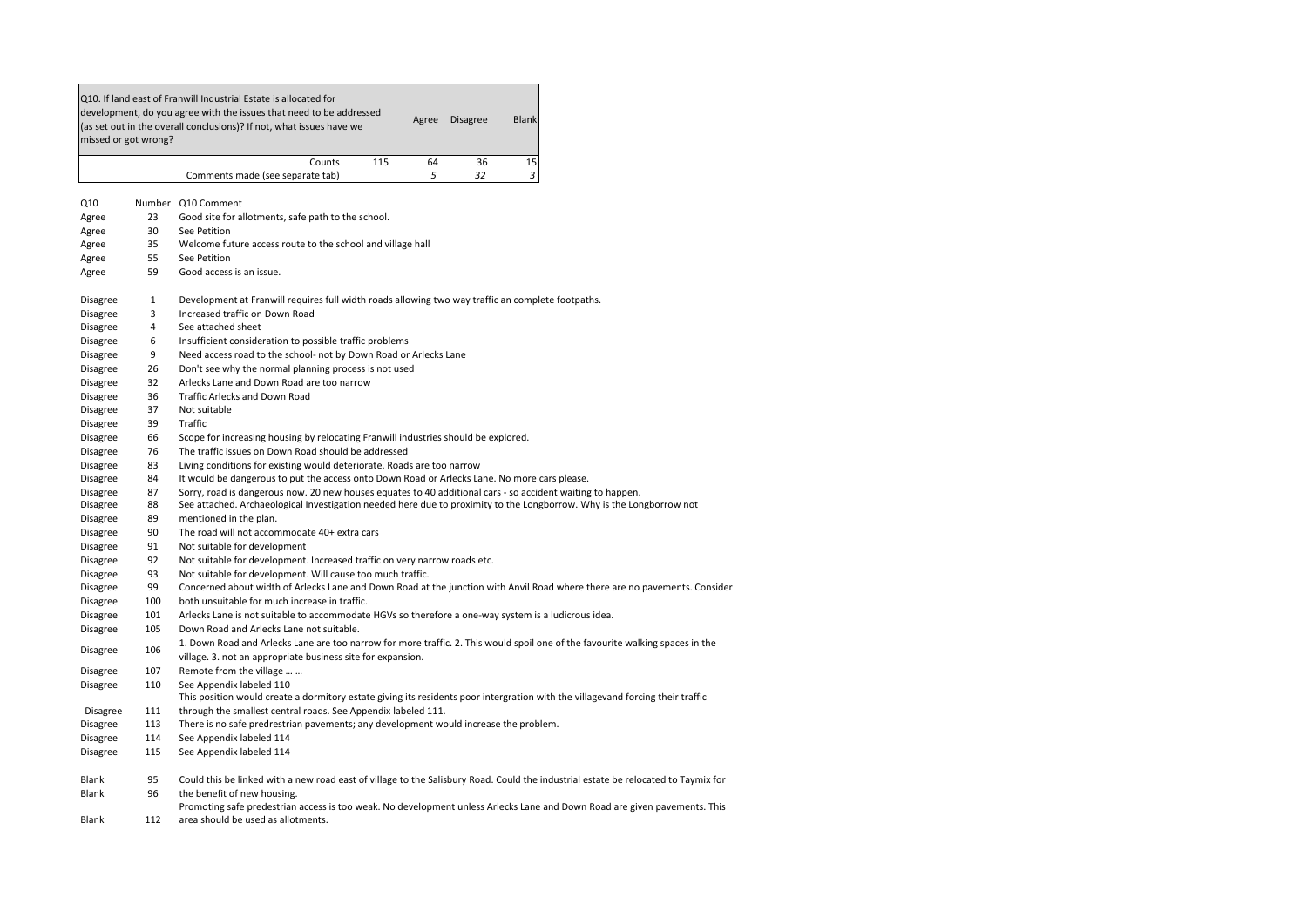|                 |                | Q11. If land north of Manor Farm Close is allocated for development, do you<br>agree with the issues that need to be addressed (as set out in the overall<br>Agree<br>Disagree<br><b>Blank</b><br>conclusions)? If not, what issues have we missed or got wrong? |  |  |  |  |  |
|-----------------|----------------|------------------------------------------------------------------------------------------------------------------------------------------------------------------------------------------------------------------------------------------------------------------|--|--|--|--|--|
|                 |                | 115<br>71<br>31<br>13<br>Counts                                                                                                                                                                                                                                  |  |  |  |  |  |
|                 |                | 5<br>3<br>27<br>Comments made (see separate tab)                                                                                                                                                                                                                 |  |  |  |  |  |
| Q11             |                | Number Q11 Comment                                                                                                                                                                                                                                               |  |  |  |  |  |
| Agree           | 29             | Road widening is a must                                                                                                                                                                                                                                          |  |  |  |  |  |
| Agree           | 59             | Agree but have concerns on the impact it will have on nearby householders.                                                                                                                                                                                       |  |  |  |  |  |
| Agree           | 85             | But this should only be done in Extremis. The other sites are far superior from a view and location standpoint.                                                                                                                                                  |  |  |  |  |  |
| Agree           | 110            | See Appendix labeled 110                                                                                                                                                                                                                                         |  |  |  |  |  |
| Agree           | 111            | See Appendix labeled 111.                                                                                                                                                                                                                                        |  |  |  |  |  |
| <b>Disagree</b> | $\overline{2}$ | The requirement to avoid houses overlooking each other appears to encourage ribbon development                                                                                                                                                                   |  |  |  |  |  |
| <b>Disagree</b> | 3              | Increased traffic problems and access                                                                                                                                                                                                                            |  |  |  |  |  |
| Disagree        | 5              | Building on this site/field will increase the risk of flooding along Church Road and increase the amount of traffic on this narrow road.                                                                                                                         |  |  |  |  |  |
| <b>Disagree</b> | 26             | Don't see why the normal planning process is not used                                                                                                                                                                                                            |  |  |  |  |  |
| <b>Disagree</b> | 27             | Overlooking existing properties will be an issue                                                                                                                                                                                                                 |  |  |  |  |  |
| <b>Disagree</b> | 28             | There has been recent development so residents of the Close do not want the upheaval of another nearby development.                                                                                                                                              |  |  |  |  |  |
| <b>Disagree</b> | 31             | How to make a one-way or widen Down Road                                                                                                                                                                                                                         |  |  |  |  |  |
| <b>Disagree</b> | 32             | <b>Traffic issues</b>                                                                                                                                                                                                                                            |  |  |  |  |  |
| <b>Disagree</b> | 36             | Traffic issues                                                                                                                                                                                                                                                   |  |  |  |  |  |
| <b>Disagree</b> | 44             | Development which doesn't overlook other properties seems to be excluded therefore ribbon development seems to be the only option                                                                                                                                |  |  |  |  |  |
| Disagree        | 51             | Any development north of Manor Farm would have an adverse impact on road and pedestrian traffic. The flood risk would increase.                                                                                                                                  |  |  |  |  |  |
| Disagree        | 52             | Against building north of Manor Farm. If there is can there be a strip of land separating the existing development from any new one.                                                                                                                             |  |  |  |  |  |
| Disagree        | 64             | With the new school now built any development would increase the flooding risk.                                                                                                                                                                                  |  |  |  |  |  |
| <b>Disagree</b> | 83             | Present residents would suffer from being overlooked.                                                                                                                                                                                                            |  |  |  |  |  |
| <b>Disagree</b> | 84             | You have missed, safety, location, easy access, centre of village, near school, this site has clearly the best potential                                                                                                                                         |  |  |  |  |  |
| Disagree        | 87             | Sorry, road is dangerous now. Adding 25-35 houses equated to 50-70 extra cars on a road with a terrible bend. Please be sensible.                                                                                                                                |  |  |  |  |  |
| <b>Disagree</b> | 88             | The hedgerow can stay - see attached                                                                                                                                                                                                                             |  |  |  |  |  |
| <b>Disagree</b> | 89             | The hedgerow can stay - see attached                                                                                                                                                                                                                             |  |  |  |  |  |
| Disagree        | 90             | The road will not accommodate 70+ extra cars.                                                                                                                                                                                                                    |  |  |  |  |  |
| Disagree        | 94             | Pedestrian access to the school would in itself damage the rural character of this part of the village.                                                                                                                                                          |  |  |  |  |  |
| <b>Disagree</b> | 95             | This option would create the biggest in village traffic problem.                                                                                                                                                                                                 |  |  |  |  |  |
| <b>Disagree</b> | 96             | This option would create the biggest in village traffic problem.                                                                                                                                                                                                 |  |  |  |  |  |
| Disagree        | 101            | Building in this area would alter the pleasant approach to the village from the North and change the entire character.                                                                                                                                           |  |  |  |  |  |
| Disagree        | 105            | Flooding on Church Road is a problem                                                                                                                                                                                                                             |  |  |  |  |  |
| <b>Disagree</b> | 107            | The benefit of building on predominately flat lower-lying land has not need adequately emphasised.                                                                                                                                                               |  |  |  |  |  |
| <b>Disagree</b> | 108            | Appendix 1                                                                                                                                                                                                                                                       |  |  |  |  |  |
| Disagree        | 109            | Appendix 1                                                                                                                                                                                                                                                       |  |  |  |  |  |
| <b>Blank</b>    | 23             | Flooding possibilities impacting Church Road                                                                                                                                                                                                                     |  |  |  |  |  |
| Blank           | 66             | Safe pedestrian access to the school should involve road / pavement widening.                                                                                                                                                                                    |  |  |  |  |  |
| Blank           | 112            | This is green belt and provides a soft transition to countryside on the northern border.                                                                                                                                                                         |  |  |  |  |  |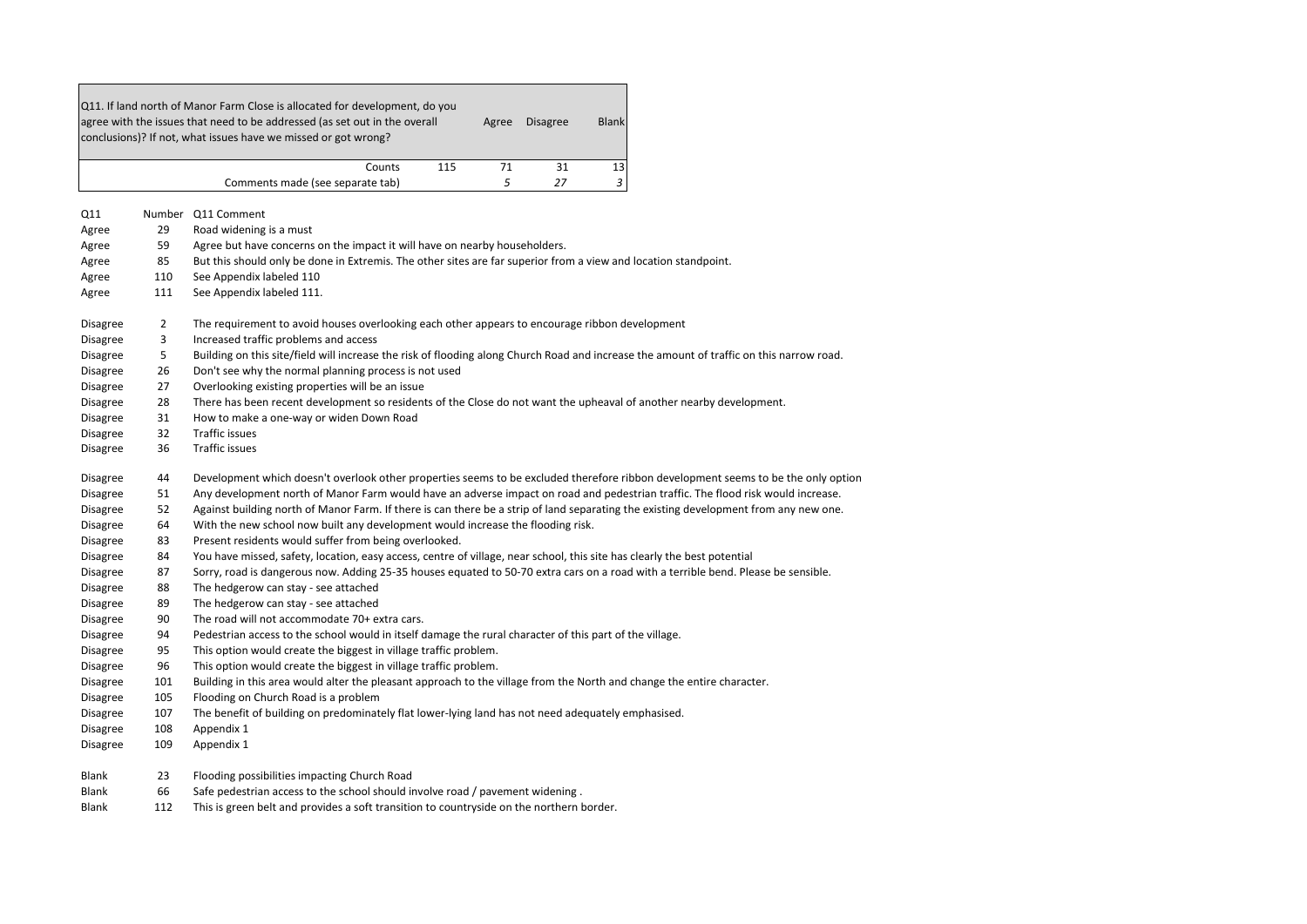| Q12. If land at the top of Berkeley Rise is allocated for development, do you<br>agree with the issues that need to be addressed (as set out in the overall<br>conclusions)? If not, what issues have we missed or got wrong? |     | Agree | <b>Disagree</b> | <b>Blank</b> |
|-------------------------------------------------------------------------------------------------------------------------------------------------------------------------------------------------------------------------------|-----|-------|-----------------|--------------|
| Counts                                                                                                                                                                                                                        | 115 | 84    |                 | 14           |
| Comments made (see separate tab)                                                                                                                                                                                              |     |       | 14              |              |

| Q12             | <b>Number</b> | Q12 Comment                                                                                                                                                                         |
|-----------------|---------------|-------------------------------------------------------------------------------------------------------------------------------------------------------------------------------------|
| Agree           | 95            | Seems to be the least disruptive i.e. on the edge of the village.                                                                                                                   |
| Agree           | 96            | Seems to be the least disruptive i.e. on the edge of the village.                                                                                                                   |
| Agree           | 102           | Against development on this site as it would set a president for development of all the properties and land along the<br>footpath behind the church.                                |
| <b>Disagree</b> | 32            | Traffic issues and disruption during building                                                                                                                                       |
| <b>Disagree</b> | 36            | Flooding issues on Church Road                                                                                                                                                      |
| <b>Disagree</b> | 43            | <b>Excess traffic</b>                                                                                                                                                               |
| <b>Disagree</b> | 60            | Too near to the Blandford Plus Group's proposed development - "Bridge Too Far".                                                                                                     |
| <b>Disagree</b> | 87            | Same as Q11, these areas cannot cope with the extra volume of traffic.                                                                                                              |
| <b>Disagree</b> | 88            | Housing here would be no more visible than houses if built at Franwill.                                                                                                             |
| <b>Disagree</b> | 89            | Housing here would be no more visible than houses if built at Franwill.                                                                                                             |
| <b>Disagree</b> | 90            | The extra volume of traffic will be problematic.                                                                                                                                    |
| <b>Disagree</b> | 97            | Too much in the wrong place.                                                                                                                                                        |
| <b>Disagree</b> | 101           | This area is not seen from most places in the village. Access is not required via Chapel Lane. Why does the footpath need to<br>be moved?                                           |
| <b>Disagree</b> | 105           | For transparency explain why not available in the short term                                                                                                                        |
| <b>Disagree</b> | 107           | The benefit of building on predominately flat lower-lying land has not need adequately emphasised. Building here would<br>impact the fewest existing residents out of all proposals |
| <b>Disagree</b> | 110           | See Appendix labeled 110                                                                                                                                                            |
| <b>Disagree</b> | 111           | See Appendix labeled 111.                                                                                                                                                           |
| <b>Blank</b>    | 23            | Flooding; Difficult access                                                                                                                                                          |
| <b>Blank</b>    | 112           | Current roads are deficient and its green belt.                                                                                                                                     |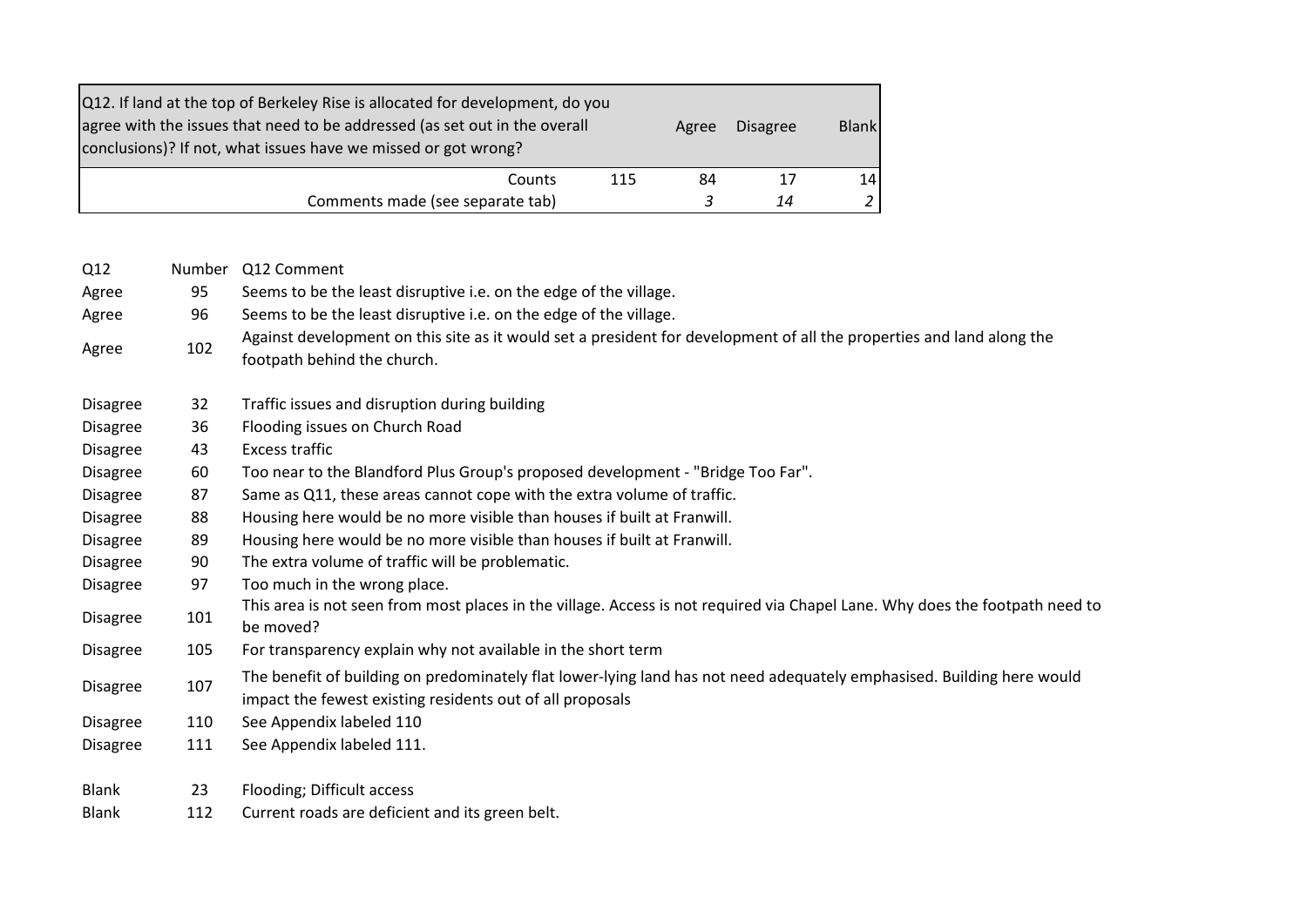| Q13. Do you consider that the Neighbourhood Plan group were wrong to discard any of the<br>housing option sites? If so, which ones should be reconsidered and why? |     | Right to<br>discard | Wrong to<br>discard other<br>options | <b>Blank</b> |
|--------------------------------------------------------------------------------------------------------------------------------------------------------------------|-----|---------------------|--------------------------------------|--------------|
| Counts                                                                                                                                                             | 115 | 70                  | 33                                   | 12.          |
| Comments made (see separate tab)                                                                                                                                   |     |                     | 28                                   |              |

| Qry details on individual Qs<br>Q13 |              | Number Q13 Comment                                                                                                                         |
|-------------------------------------|--------------|--------------------------------------------------------------------------------------------------------------------------------------------|
| Wrong to discard other options      | $\mathbf{1}$ | The village already spans the A354 so Farguharson Arms, land east of Hyde Farm. These are at lower elevations<br>than current developments |
| Wrong to discard other options      | 2            | East of Hyde Farm                                                                                                                          |
| Wrong to discard other options      | 9            | All three sites suitable with access to the main road rather than having increased traffic through the village                             |
| Wrong to discard other options      | 15           | No sites should be completely discarded                                                                                                    |
| Wrong to discard other options      | 31           | Consider Taymix site                                                                                                                       |
| Wrong to discard other options      | 43           | Hyde Farm East                                                                                                                             |
| Wrong to discard other options      | 45           | 30 to 40 houses behind the Farguharson Arms would be good for business                                                                     |
| Wrong to discard other options      | 54           | All 3 sites should not be discarded; other developments exist close to the road or on sloping sites                                        |
| Wrong to discard other options      | 59           | Land south east of Hyde Farm; smaller houses edging the road would look attractive and supply the 1/2 bedroom units<br>required.           |
| Wrong to discard other options      | 85           | The potential availability of the Farguharson site should not be discarded once the current incumbents have departed.                      |
| Wrong to discard other options      | 86           | Land to the rear of the Farguharson Arms and south of the A354. Good space for development with minimum effect on<br>existing properties.  |
| Wrong to discard other options      | 87           | Lots of space east of the road that can have a modern car friendly design.                                                                 |
| Wrong to discard other options      | 88           | Why has housing at Berkeley Rise been discarded?                                                                                           |
| Wrong to discard other options      | 89           | Why has housing at Berkeley Rise been discarded?                                                                                           |
| Wrong to discard other options      | 91           | Some infill at Hyde Farm                                                                                                                   |
| Wrong to discard other options      | 92           | Land at Hyde Farm; infill between pre-school and existing dwelling.                                                                        |
| Wrong to discard other options      | 93           | Some infill between the pre-school and the Farguharson Arms.                                                                               |
| Wrong to discard other options      | 95           | Objections are overstated and arguable.                                                                                                    |
| Wrong to discard other options      | 96           | Objections are overstated and arguable.                                                                                                    |
| Wrong to discard other options      | 99           | Hyde Farm is a possibility. Similar sites have been developed e.g. at Spetisbury.                                                          |
| Wrong to discard other options      | 100          | Hyde Farm is a possibility. Similar sites have been developed e.g. at Spetisbury.                                                          |
| Wrong to discard other options      | 104          | Farquharson Arms development would give easy road access.                                                                                  |
| Wrong to discard other options      | 107          | Crossing the A354 could be included. Housing may be an improvement over the existing unsightly buildings.                                  |
| Wrong to discard other options      | 108          | Appendix 1                                                                                                                                 |
| Wrong to discard other options      | 109          | Appendix 1                                                                                                                                 |
| Wrong to discard other options      | 111          | See Appendix labeled 111.                                                                                                                  |
| Wrong to discard other options      | 114          | East and South Hyde Farm                                                                                                                   |
| Wrong to discard other options      | 115          | East and South of Hyde Farm                                                                                                                |
| <b>Blank</b>                        | 90           | There is lots of space east of the road with ample parking.                                                                                |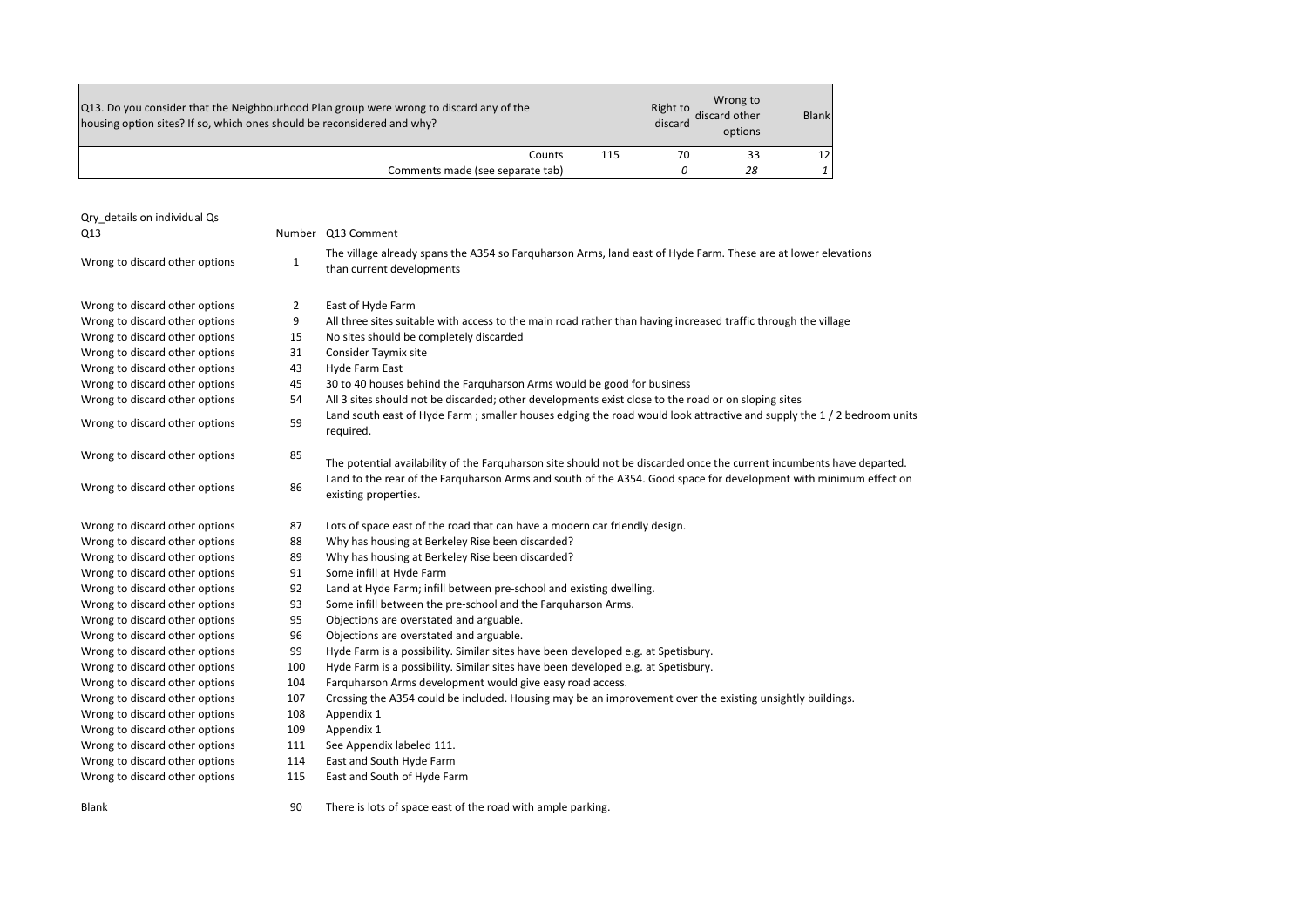| [Q14 (a). Do you consider that the small etension south of Taymi should be included<br>as an employment allocation (and therefore not part of the important open gap)? |        | Yes | N <sub>o</sub> | <b>Blank</b>    |                 |
|------------------------------------------------------------------------------------------------------------------------------------------------------------------------|--------|-----|----------------|-----------------|-----------------|
|                                                                                                                                                                        | Counts | 115 | 69             | 32              | 14 <sup>1</sup> |
|                                                                                                                                                                        |        |     |                |                 |                 |
| [Q14 (b). If allocated for development, do you agree with the issues that need to be<br>addressed (as set out in the overall conclusions)?                             |        |     | Agree          | <b>Disagree</b> | <b>Blank</b>    |
|                                                                                                                                                                        | Counts | 115 | 87             | 14              | 14              |
| Comments made (see separate tab)                                                                                                                                       |        |     | 4              | 8               | 3               |

| Number | Q14 Comment                                                                                                                                                                                       |
|--------|---------------------------------------------------------------------------------------------------------------------------------------------------------------------------------------------------|
| 19     | No reduction in the gap, especially at Blandford end                                                                                                                                              |
| 20     | No reduction in the gap, especially at Blandford end                                                                                                                                              |
| 51     | More stress on Pimperne remaining distinct from Blandford                                                                                                                                         |
| 70     | "I want the gap to remain."                                                                                                                                                                       |
|        | Open gap is too important to trifle with.                                                                                                                                                         |
| 59     | Any increased development should ensure there is no increased disturbance to local residents from machinery noise and traffic.                                                                    |
| 60     | Wrong to link Pimperne & Letton with the by-pass edge in any way.                                                                                                                                 |
| 62     | Landscaping, planting and low level lighting do not work; The current lighting is very intrusive. Do any landscaping ahead of any development to allow it to mature first.                        |
| 84     | The critical open gap between Pimperne and Blandford. Please no extension at all. If anything we need to soften the effect of the current 2 story industrial sheds at the exit of<br>our village. |
| 88     | What does open gap mean? See attached.                                                                                                                                                            |
| 89     | What does open gap mean? See attached.                                                                                                                                                            |
| 102    | Decreasing the speed limit between Pimperne and Blandford would reduce the feeling that Pimperne is a separate place to Blandford and increase the chances of<br>infill.                          |
| 16     | Taymix site development would reduce commuter traffic away from the village centre.                                                                                                               |
| 58     | Land to the east of the existing development should be used; not land to the south.                                                                                                               |
| 83     | Cannot answer until the number of proposed units is known                                                                                                                                         |
|        | 6                                                                                                                                                                                                 |